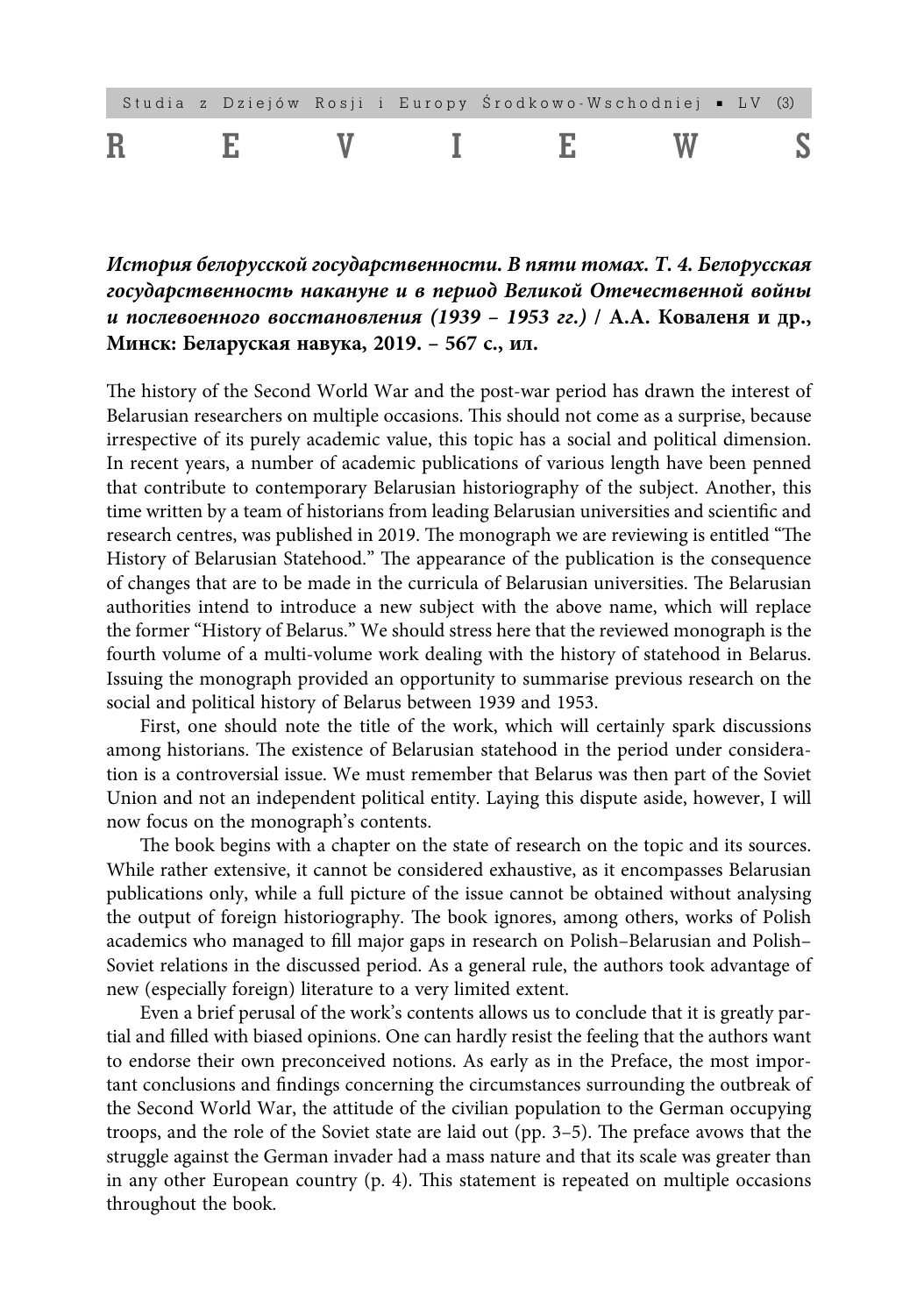The second chapter is entitled "The international situation and Belarus on the eve of and early in the Second World War." Chronologically, it deals with the period preceding the outbreak of the Second World War and its first phase (until June 1941). The main focus is on the events of 1939 and their consequences for Belarus. The point of departure for the argument is the non-aggression pact entered into by the Third Reich and the Soviet Union on 23 August 1939. The authors concentrate solely on the positive outcomes of that agreement, underscoring that it did not contain provisions concerning military cooperation or impose an obligation to conduct joint wartime operations against a third party (p. 56). On several occasions, even in the Preface, the monograph stresses that the Ribbentrop–Molotov pact did not turn the Soviet Union and the Third Reich into allies, and played a pivotal role for the Belarusians, who gained an opportunity to redress the historical grievances caused by the 1921 Peace of Riga (pp. 3, 58). Justifying the signing of a pact between Hitler and Stalin, the monograph's authors claim that it should be treated as a consequence of pre-war European diplomacy whose roots go back to the Munich Agreement. At the same time, they uphold the view that the Soviet Union was forced to seek an agreement with Nazi Germany because no better alternative was available due to Paris and London stalling with signing an anti-German pact. According to the authors, thanks to signing the pact, the Soviet Union was able to "*postpone the conflict for two years and, by moving her border westward, bolster its defensive capacity and avoid a decisive collapse early in the war*" (p. 58). On the other hand, when explaining Soviet wartime moves against Poland after 17 September 1939, the authors assert that "*the main objective of the Soviet Union was not to wage war on Poland but to occupy ethnically Belarusian and Ukrainian territories*" (p. 60). Such an interpretation is basically identical to the position taken in Soviet historiography, now strongly championed by certain Russian researchers. The point of these actions is to whitewash the USSR and shift the burden of responsibility for triggering the war on the West. Unfortunately, the authors of the reviewed work do not mention the additional protocols to the pact, which virtually paved the way for the partition of Central and Eastern Europe between two totalitarian states.

In addition, they are far from impartial when discussing the Soviet assault on Poland, writing that the majority of the local Belarusian population received these events as historical justice, reflected in mass welcomes of the Red Army as a liberator from national oppression and the spontaneous establishment of people's committees in towns and villages (p. 64). Contrary to this view, the reality was slightly different. First, research shows that most Belarusians took a waiting stance, not wishing to support one side or the other. Second, some population groups indeed reacted kindly to the Red Army entering the northwestern territories of the Second Polish Republic. There is no reason to claim, however, that this occurred as a result of Belarusian national emancipation. Belarusian peasants saw the Soviet invasion mostly as an opportunity to improve their economic and social circumstances. This was primarily the result of effective Soviet propaganda and ignorance of the essence of communism. With respect to economic issues that contributed to a pro-Soviet outlook, it must be stated that the Polish state, failing to resolve economic issues plaguing the eastern borderlands countryside, was unable to curry favour with the locals and exposed them to communist propaganda that exploited this area. The book does not mention any massacres and bestialities that rolled through the eastern lands of the Second Polish Republic in September 1939, resulting in the deaths of hundreds of innocent people. It is known that in September 1939, pro-communist bandit groups killed at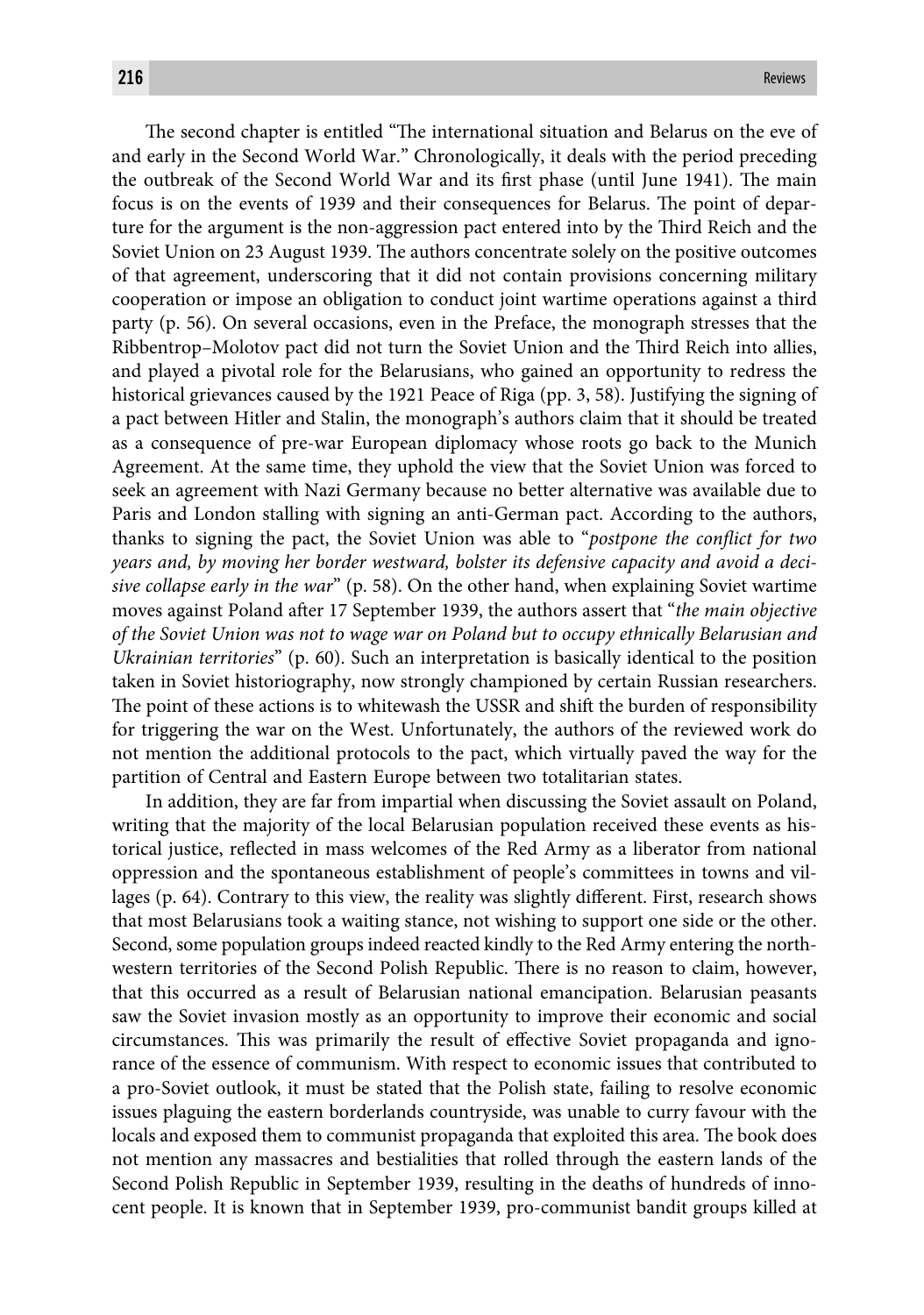least 62 landowners in northwestern Poland. To be fair, it must be noted that these bestial killings affected members of various nationalities, even Belarusians. Unfortunately, the authors of the reviewed work pass over this in silence.

The evaluation of Soviet activities in territories incorporated into the USSR must not be overlooked by the Polish reader. For example, the statement that the people's committees established in September 1939 were "new democratic bodies" (p. 72) is highly debatable. Discussing the elections to the People's Assembly of Western Belarus, shadowed by the NKVD, the authors claim that the considerable activity of the population is evidence of the region's inhabitants support for establishing Soviet power (p. 78). Elsewhere, they write that the elections to the People's Assembly were more democratic than the 1935 Polish parliamentary elections (s. 76). Such statements bear proof of either extravagance or ignorance of historical facts. The authors themselves show a certain inconsistency when they admit that democratic rights and liberties were in practice purely formal, because only the communist party had a key role in political and social life (pp. 93–94).

Describing the attitudes of the population in the so-called Western Belarus between September 1939 and June 1941, the authors focus on the successes and achievements of the new regime, mentioning, among others, the development of education and ideological work among young people while stressing the alleged tolerance of all nationalities (pp.  $88-89$ ). The only negative change for them was the policy of militant atheism that resulted in the closing down of numerous churches of different denominations (p. 99). It is a pity that the authors did not confront their findings with the results of Polish, German and some Belarusian researchers who view the Soviet economic, cultural and educational policy in a different light. As a result, an idealised and idyllic image of Soviet reality is produced. Writing about social attitudes and resistance to the new authorities, the authors mention only that "*some of these changes displeased part of the population*. *Strong protests erupted among well-to-do peasants, former settlers, foresters, colonists and policemen*"  $(p. 90)$ . This statement is a glaring contradiction in comparison with the results of archival research. Even a cursory perusal of both Soviet and Polish sources allows us to conclude that already in late 1939 and early 1940 disappointment with Soviet policy among local (including Belarusian) peasants became common. Soviet reprisals were given little mention in the book. The monograph mentions four deportations that took place between February 1940 and June 1941, affecting in the estimate of the authors more than 123,000 people (pp. 90–91). No mention is made of other categories of Soviet regime victims; for example, due to compulsory enrolment in worker brigades and impressment into the Red Army. It should be stressed that the work does not contain the slightest hint of the fate of Polish soldiers killed in Soviet captivity. The authors entirely ignored the issue of mass arrests and executions conducted by the NKVD between 1939 and 1941, and yet the Stalinist terror took its toll among both Poles and Belarusians. The Soviet security service ruthlessly exterminated the intellectual elites of both nations. In September 1939, everyone who did not manage to escape was killed. The list of NKVD victims includes, among others, Anton Luckievich, Viachaslau Bahdanovich, Anton Nekanda-Trepka, Uladzimir Samoila, Janka Pazniak and Makar Kraucou. Their contributions to the Belarusian national revival were unquestioned. All of them perished in Soviet dens because they did not fit the artificial "Soviet man" model. The reader will not learn about this from the reviewed book. The authors offer a general conclusion that "there were numerous errors," but in the main the changes were positive. It is obvious that the events of 1939 will always be perceived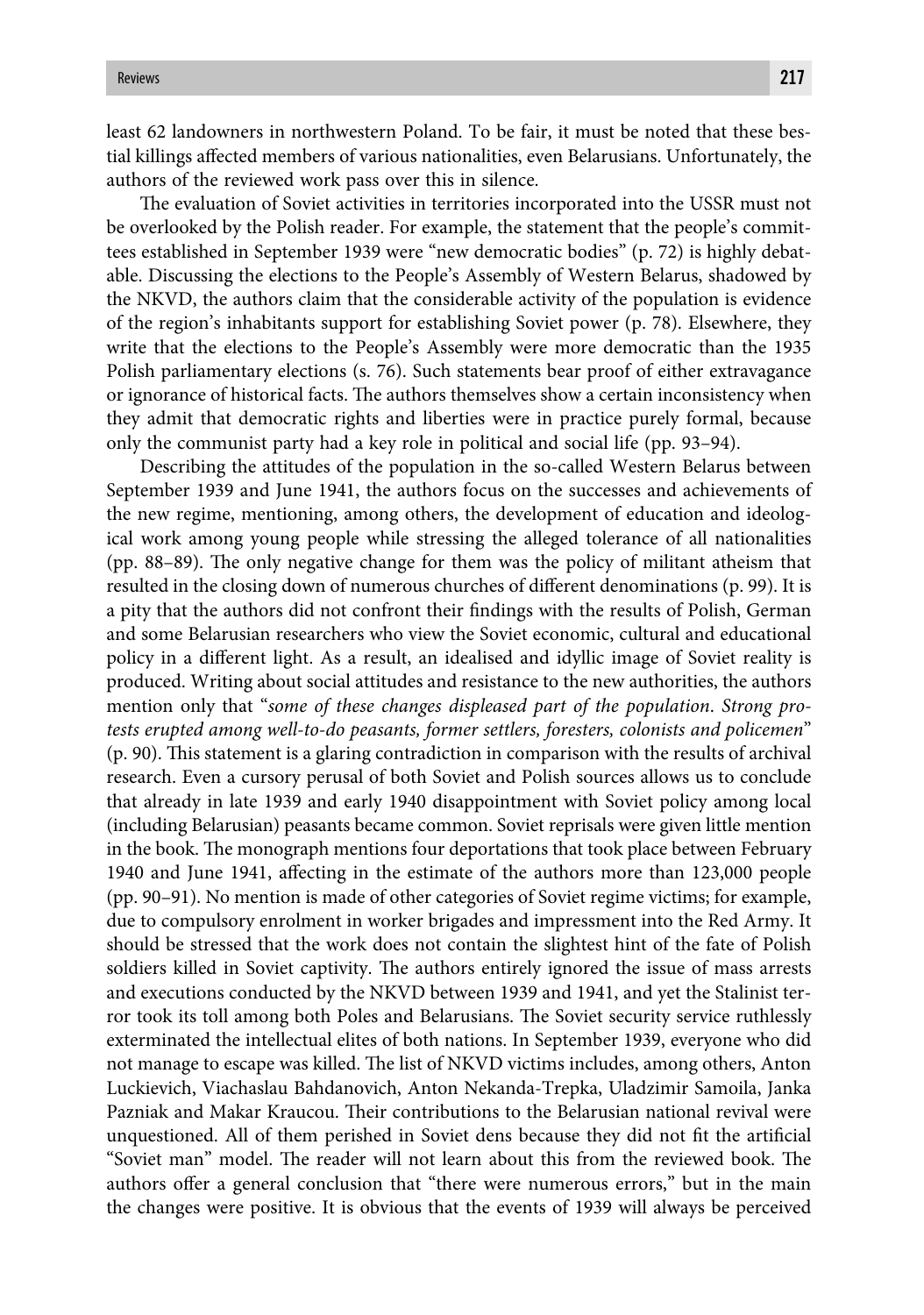and assessed differently by Polish and Belarusian researchers. Instead of trying to establish their own (Belarusian) viewpoint, the authors prefer to perpetuate the Soviet narrative.

The passages on the Soviet–Finnish war are likewise astonishing. The book's narrative suggests that the cause of Soviet aggression against Finland was the need to ensure the safety of Leningrad as a major industrial hub, yet it is a proven fact that Stalin's intention was not only to move the border away from "the cradle of the revolution" (p. 68). Actually, the USSR intended to occupy Finland and turn it into another Soviet republic. For this purpose, a puppet government led by Otto Kuusinen had already been established to announce the incorporation of Finland into the Soviet Union. It was only because of Finnish tenacity and Red Army incompetence that these plans fell through. In discussing the international and military situation in the region, the authors gloss over the Soviet occupation of the Baltic states in the summer of 1940.

The longest chapter of the monograph is titled "The Belarusian statehood in the Great Patriotic War (1941–1945)." Among others, the section concerning Third Reich preparations for war with the USSR is notable. Having carefully analysed this section of the work, I must state that the authors have not demonstrated a profound knowledge of this subject. Following in the footsteps of Soviet historiography, they overestimate the role of European industry in forging the military might of Germany. The statement that German power was largely contributed to by France, Great Britain and the United States is rehashed (pp. 106–107). The Soviet myth about the alleged superiority of German forces over the Red Army is also repeated. In analysing the order of battle of the Wehrmacht and the Red Army on the eve of the conflict, the authors write that "*the differences in the number of troops and armaments of both sides were minor*" (p. 123). The statement that Wehrmacht's military equipment and arms were superior cannot withstand criticism. Actually, it was the Soviet Union that had a decisive advantage over Germany and all her allies, and despite commonplace opinions, Soviet equipment was no worse than its German counterparts. Moreover, in some respects Soviet technology was clearly ahead (especially as regards tanks). Currently, it is no secret that the USSR was also getting ready to face the Third Reich in war. To this end, military preparations were taking place in the border strip, a fact unnoticed by the book's authors. The description of the 1941 military campaign leaves much to be desired; the authors list numerous examples of Red Army soldiers' heroism and bravery. Not much can be learned from the book about other attitudes of theirs (such as desertion) and members of the authorities. This distorts the real picture. The question therefore remains: with such dogged Red Army resistance, how did German armies manage to take the field by storm and arrive on the outskirts of Moscow after a few months? The monograph's authors offered a succinct answer: "Overcoming the *resistance of the Red Army, the enemy set his sights on Moscow, while the Western Front troops and volunteers heroically defended the Belarusian borderlands, but under the pressure of superior, well-armed and trained enemy forces had to fall back, taking heavy losses in manpower, armament and equipment*" (p. 160). These explanations are quite in keeping with the narration of the previous era, when Soviet propaganda and historiography assiduously concealed the truth about the Red Army's 1941 debacles from the public, using the technical and numerical superiority of enemy forces as a smokescreen.

A large part of the monograph is devoted to German occupation of Belarus. The activities of the occupying forces as regards propaganda and youth policy have been described in detail. Considerable attention is paid to the activities of such Belarusian organisations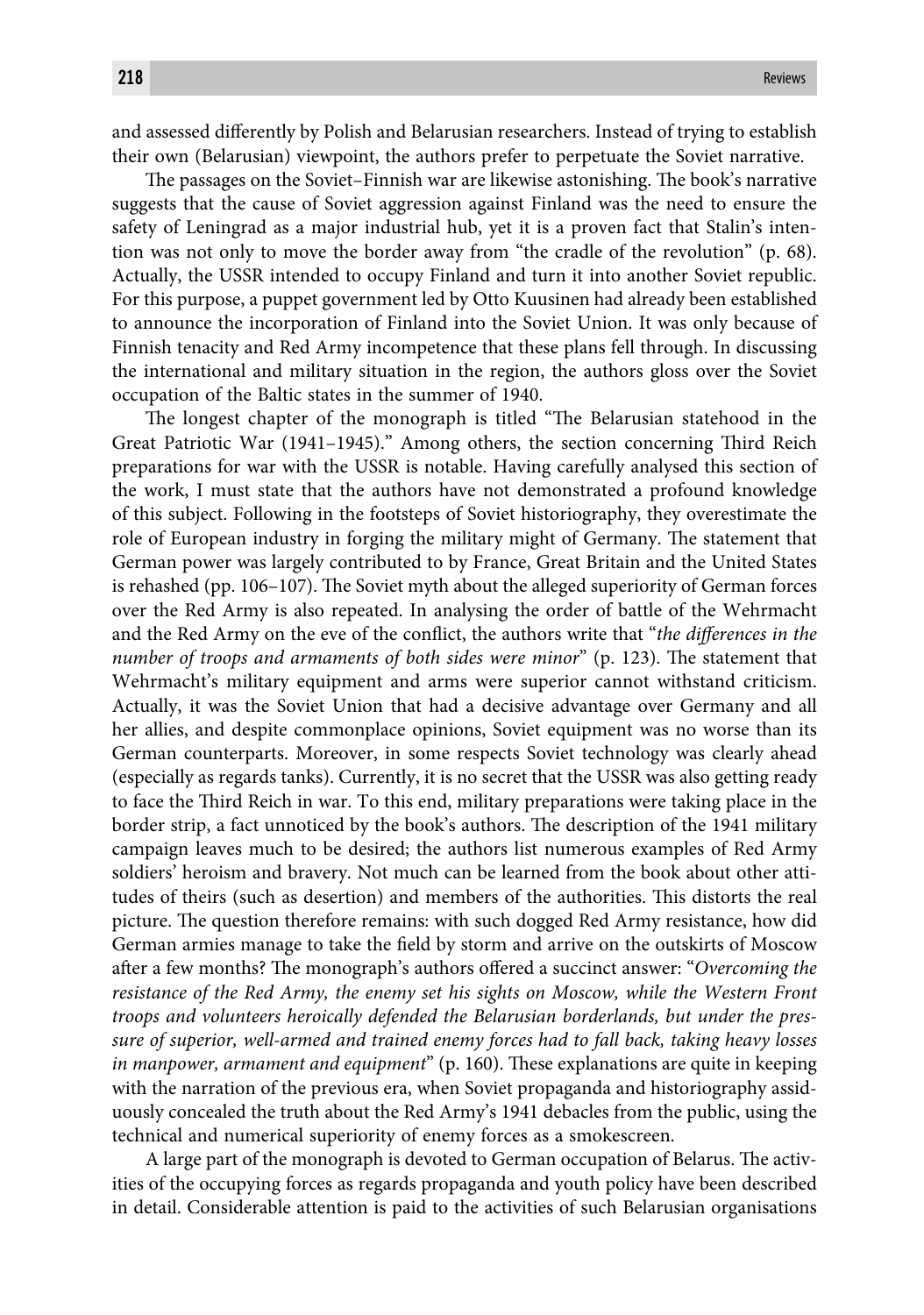as the Association of Belarusian Youth, the Association of Russian Youth, the Association of Tatar Youth, etc. Nazi plans for the Belarusian nation are also analysed. It cannot be denied that plans drawn up by the architects of the "New Europe" did not provide for the establishment of an independent Belarusian state (even as a puppet entity). It is also a fact that, according to their racial segregation theories, Third Reich leaders treated Belarusians as "sub-human," refusing to acknowledge them as a political subject. However, the statement of the authors that collaboration with the occupying forces was unwarranted is difficult to accept. Instances of collaboration cannot be explained solely by the intention to curry favour with the new regime  $(p. 201)$ . The authors view collaborators as people who colluded with the enemy subconsciously, lured by propaganda or giving in to their ambitions. Collaboration with Germans is treated by them as tantamount to treason. This assessment is no different compared to Soviet historiography. The book offers the reader a simple outlook according to which society is explicitly divided into good and bad people. Collaborators (traitors and troublemakers) are opposed by brave patriots fighting in the ranks of the Soviet resistance and Red Army. Further, the authors stress that collaborators included among others those with a criminal past (p. 250), but it would be a mistake to assume that there were no such people on the other side. Actually, the collaboration of Belarusians with the occupying Germans is a much more complex matter than the authors of the reviewed monograph imagine. The book does not engage in any deeper analysis of causes which made part of society (including a large majority of intelligentsia) actively collaborate with the Third Reich. The instances of collaboration must be viewed through the lens of anti-Soviet sentiments, yet the authors do not seem to acknowledge the fact that prior to the outbreak of war such feelings pervaded a large part of society. This was caused mainly by the Stalinist policy of political reprisals and terror, as well as by the imposition of collective farming. All of this should have been mentioned prior to making a definitive assessment. It should also be noted that most active collaborators had never been Soviet citizens, so did they really betray the Soviet Union?

A relatively large amount of space in the monograph is devoted to the confrontation between Soviet and Nazi propaganda. The book discusses the contribution of Belarusian intelligentsia to the clash of ideologies. This chapter is among the most interesting in the work. It is a pity, however, that in analysing the methods of ideological struggle and propaganda literature the authors do not measure both sides of the conflict with the same yardstick. German indoctrination is heavily criticised: the authors believe that pro-German youth organisations were used for Germanisation and indoctrination of young people in the spirit of national socialism. A quite different assessment is made with respect to analogous Soviet organisations (Komsomol), which are treated as furthering patriotic education, even though both cases are instances of totalitarian indoctrination. When the Soviets and Germans appealed to the feelings and national slogans of Belarusians, was this not just a method to gain adherents? The authors are, however, right in saying that German propaganda measures were ineffective, because the brutal terror of the occupying armies compromised these efforts and dissuaded people from siding with the Nazis (p. 172).

The next chapter of the book is devoted to armed struggle against the German occupants. It is known that the armed resistance movement in Belarusian territories was politically diverse, with Soviet, Polish and Ukrainian militant groups active. The authors focus mainly on Soviet resistance. The monograph discusses various aspects of this movement from military, intelligence and sabotage activities to propaganda and culture (e.g. folklore).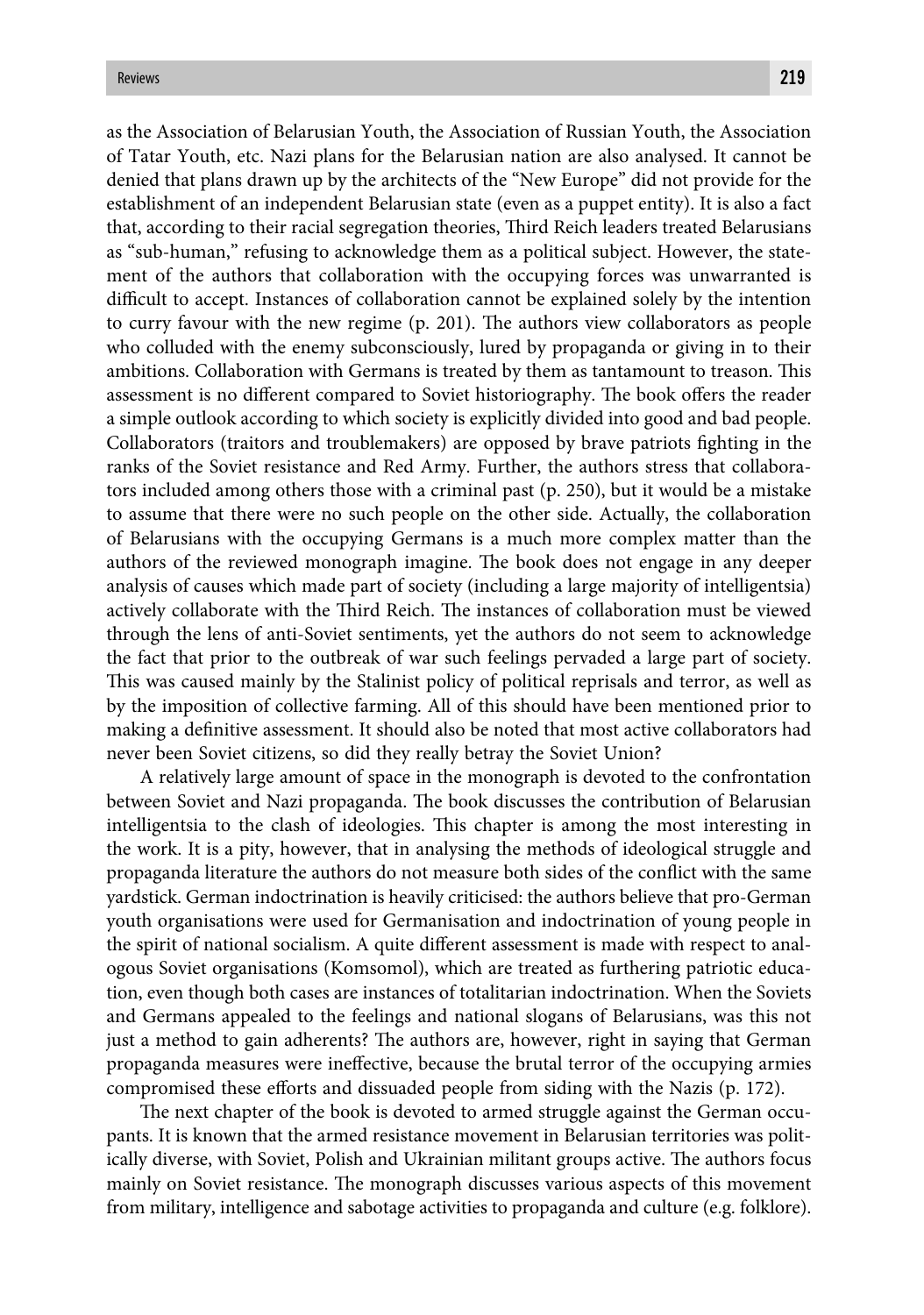Even here, however, the authors failed to avoid simplifications and understatements. The Soviet resistance was described with a one-sided slant. The uncritical approach to the military activity of the partisans is apparent. It is a fact that the records of partisan groups often exaggerated the losses dealt to the enemy, yet the authors seem not to notice this. Several important facets of partisans' activity, such as their relations with civilians, require deeper study. The authors assert that such relations were exceptionally good, with partisan commanders making all efforts to curb any abuses and reprehensible acts towards the population (p. 287). Numerous studies prove that practice in this respect varied. We must stress that our point is not to malign or whitewash anyone. Historians should pursue their art using research methods and not their own sympathies or antipathies; otherwise, they risk being trapped in myths and mistaken assessments. The issue of relations between the people and their "avengers" involved a broader question of popular support for Soviet resistance. According to the book's authors, the Belarusian nation acted as one in its struggle with the invaders, as confirmed by participation in partisan forces and the underground. The authors state that the support of Belarusians for the USSR was commonplace. To quote them: "*patriotic feelings ran exceptionally high in the nation. The drive to defend the motherland against foreign oppressors pervaded all groups of Belarusian society*" (p. 146). By way of example, there is another passage: "*Numerous centres of anti-German resistance sprouted spontaneously, which bears telling proof of the high civic, patriotic and moral values of Belarusians and their readiness for devoted struggle for Soviet state values and defence of the motherland*" (p. 278).

Such opinions are basically identical to those that dominated Soviet historiography. It must be remembered that during Soviet Union times the statement that the entire Soviet nation participated in the struggle against "the German fascist invader" was given an almost dogmatic character, serving as one of the pillars of state ideology. In light of historical facts, we may assert that wartime reality had little to do with such slogans. The multinational and multicultural society living in Belarusian territories was not monolithic either politically or ideologically. Political moods fluctuated and depended on many factors. For example, the level of support for the USSR varied by region. In western Belarus, Soviet partisans struggled due to lack of support from the locals. This is indirectly admitted by the authors themselves, who write that 16 large partisan formations were shifted from east to west in 1943 and 1944 to bolster Soviet forces (p. 288). The political feelings were also affected by national identification. A large part of Belarusian-speaking peasants had no crystal-clear feeling of national awareness. There can be no doubt that a large majority of Belarus inhabitants, no matter the differences in nationality, were primarily interested in saving their own lives. In these circumstances, backing either side of the conflict was relegated to the background or used a means of survival. Hence, ascribing pro-Soviet attitudes to the entire nation is a serious lapse. The number of people  $(374,000)$  that at one time belonged to partisan formations in Belarus is indeed impressive. Following in the footsteps of Soviet historiography, the authors of the reviewed book view this as a demonstration of Soviet patriotism. In reality, not very many partisan groups were motivated by politics or ideology. Joining such formations was affected by the general military situation on the front and the setbacks of the Third Reich, as well as the terror perpetrated by the invaders on civilians that gave rise to vindictive and revenge-seeking feelings. It is no accident that the number of partisans rose as the tide on the Soviet–German front turned and the German armies lost the initiative.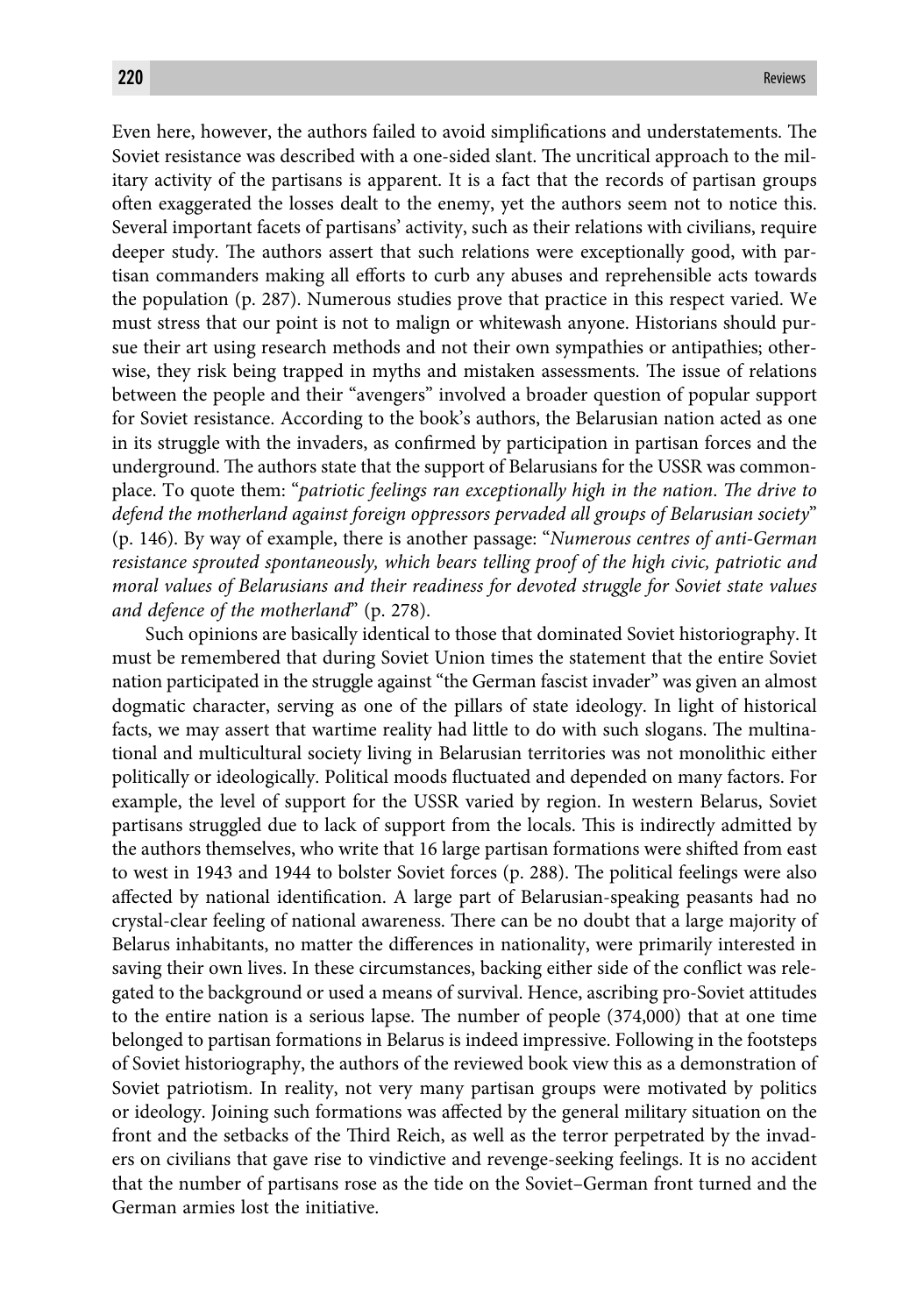The authors of the monograph touched upon the activities of the non-Soviet armed underground: Polish (the Wilno, Nowogródek and Polesie Home Army districts in the northwestern territories of the Second Polish Republic) and Ukrainian (OUN-UPA formations active in Polesie). It is worth noting that with respect to Polish pro-independence underground, the authors use expressions such as "illegal Polish armed forces," "illegal Polish structures," and "illegal Polish agents." It should be remembered here that according to the erstwhile international law, it was the Soviet partisans operating in the eastern lands of the Second Polish Republic who could be called illegal forces. Disregarding this issue, it should be noted that this is a new approach compared to Soviet historiography, which used appellations such as "White Poles" and "White Polish bands." In the monograph under review, the activities of the Polish and Ukrainian underground are shown in the context of relationships with Soviet partisans. As we know, these relationships were not free from conflicts. In analysing the reasons for such a course of events, the authors put the blame for the unsuccessful Soviet–Polish cooperation on the Poles, writing that "*the excessive ambitions of Polish commanders and overvalued assessment of their own capabilities prevented them from engaging in necessary dialogue with Soviet Union leaders, giving rise to national and confessional conflicts among the population*" (p. 373). Such a generalised and unfortunate statement reveals the lack of intention to study of the actual reasons for the Polish–Soviet conflict. This confirms that the authors show the essential activity of the Polish underground resistance in a superficial and fragmentary way. In contrast with Soviet historiography, the authors are more restrained in expressing direct assessments, having abandoned the rhetoric peculiar to the Soviet era. Nevertheless, reading the book leaves no doubt as to who are considered "intruders" in Belarusian lands, as opposed to the "rightful defenders" of national interests. There is a tendency to stress the contacts of some Home Army commanders with the Germans and hence show Polish partisans in an unfavourable light. The commonplace myth of Belarusian historiography that the Home Army is responsible for crimes on Belarusian civilians is repeated.

The monograph does not contain a separate chapter or section discussing wartime losses. As a rule, the issue of losses is treated in the book in a haphazard way. The authors provide a great deal of information on particular instances of extermination of civilians, but the reader can hardly gain an impression of its nature and scale, because these figures are lost among details about resistance and struggle against the Germans. I would also like to point out another deficiency. The work cites numerous instances of the participation of Belarusians in the struggle against the Third Reich under the wings of the Red Army, yet the authors overlook the fact that Belarusians also fought alongside the Western allies. The presence of Belarusians in armies other than the Red Army is summarised in the book in a single sentence while discussing the events of 1939, where it is stated that no less than 70,000 of them served in the Polish army (p. 59), and yet the participation of soldiers of Belarusian nationality in the Polish Armed Forces in the West is a standalone chapter of history.

The last chapter of the work, "State development and social and political processes from 1945 to 1953," devoted to the social and political situation of the Belarusian SSR during the post-war Stalinist period, appears less tendentious. This part of the book recreates in detail the process of rebuilding the state and party organisation of the Belarusian SSR in the period under consideration. The authors, while writing about reconstruction of state structures of the Belarusian SSR, admit that they had no bearing on the fate of the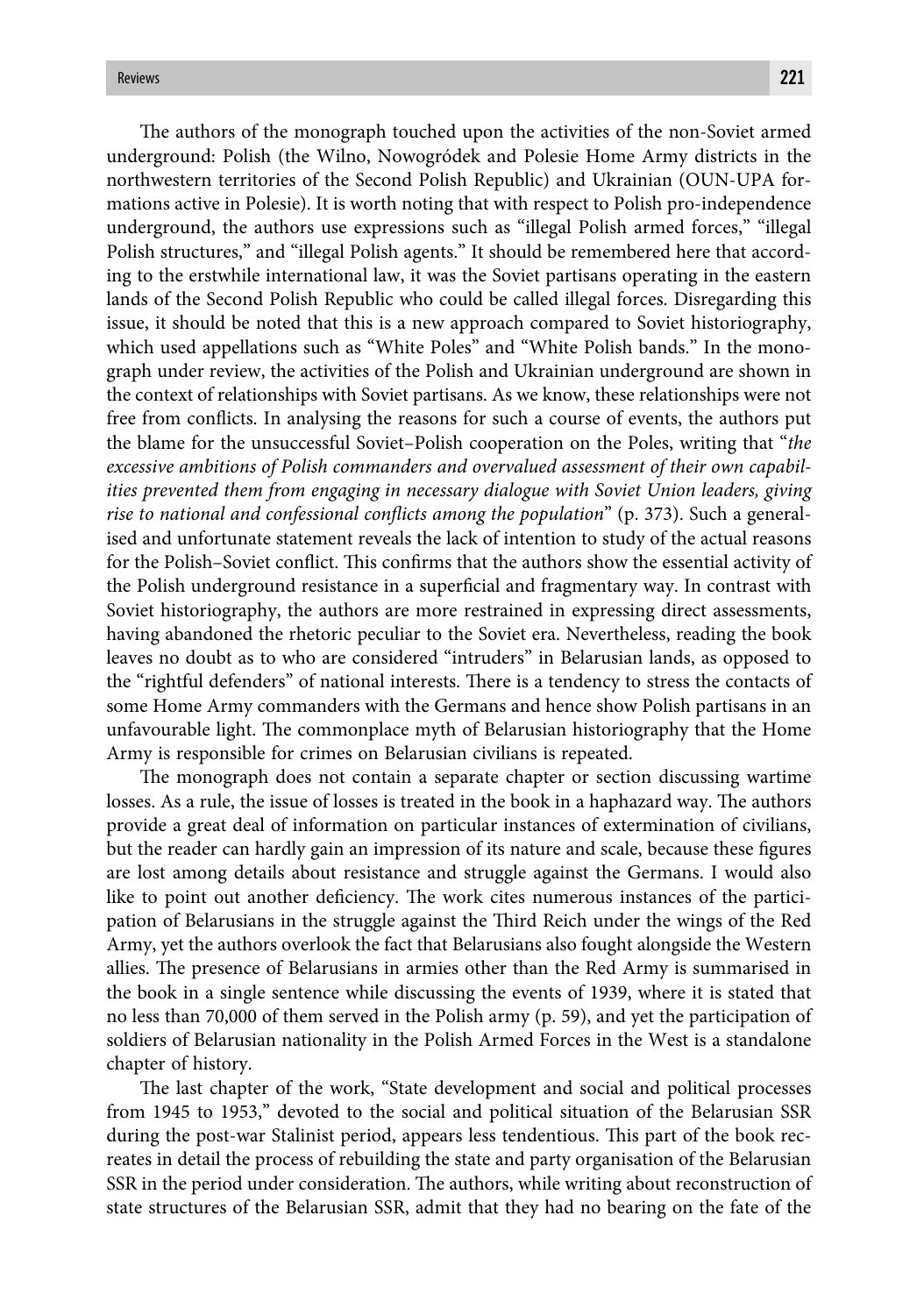country. The actual decisions were made by the communist party that had a monopoly on power. The authors avoid mentioning a number of sensitive issues, such as post-war reprisals and deportations. This topic was merely touched upon as a footnote to the methods of informing the BSSR ideological policy. The last two sections of the monograph, "The struggle against anti-Soviet organisations and groups" and "The Belarusian statehood in political processes from 1945 to 1953," are worthy of attention. The former section discusses in a rather balanced way the activities of the Polish, Lithuanian, Ukrainian and Belarusian armed underground. In the latter, based on archival sources (for example from the Belarus MFA archive), the authors analyse issues related to changes of the Belarusian section of the Polish–Soviet border. These documents show the impotence of state and party leaders of the BSSR and the all-powerful role of the Kremlin in setting the borders of the republic. And although the book does not say this, an attentive reader will easily discern that Soviet Belarus was just a minor gear in the huge Soviet totalitarian system and a tool in the hands of its leaders.

To summarise, it must be said that the reviewed monograph does not offer a sufficiently novel view of Belarusian history between 1939 and 1953. The assessment of historical facts found therein is usually not much different from findings that dominated Soviet historiography. The authors take a selective and biased approach to a number of important issues, such as the outbreak of the Second World War, resistance and collaboration, relations between nationalities, and Soviet reprisals. In assessing the attitude of Belarusians in the discussed period, the authors drew a clear dividing line between the good, who supported the USSR, and the evil, who did not. The resulting picture is dry and generalised, deprived of many important nuances of wartime life. It does not fully show the tragedy of normal people, their everyday hardships and dilemmas resulting from the brutal reality of German occupation. This is because the monograph's authors mostly share Soviet historical narration concerning the Second World War and its interpretation based on the "Great Patriotic War of the Soviet nation." The Second World War and post-war Stalinist years were a very complex and dramatic period in the history of Belarus and her neighbours. Unfortunately, the authors shrank back from taking a critical view of that reality. They did not wish to acknowledge that in the period under consideration, Belarusians found themselves between a rock and a hard place: the two most terrible twentieth-century totalitarian systems. As a consequence, like other Central and Eastern European nations, they had to pay a huge price for that. The reviewed monograph is a telling proof that contemporary Belarusian historiography is unable to break from the pattern imposed in Soviet times. It also shows that the current historical science of our eastern neighbours is still saddled with heavy ideological pressure. This is aligned with the more general context of Belarusian politics. Belarusian authorities nowadays treat the Second World War (or rather the Great Patriotic War) as one of the most basic pillars of their historical memory and state ideology. They uncritically repeat Soviet traditions, identifying with everything left behind by the Soviet Union. In this context, the reviewed book forms an official interpretation of Belarusian history in the period between 1939 and 1953. This does not mean, of course, that there are no Belarusian historians that see their country's past differently.

Reading the reviewed monograph leads to a certain reflection. In fact, no one today is depriving the Belarusians of the right to their own interpretation of history, but is referring one's narration of the past to a country that has been non-existent for more than two